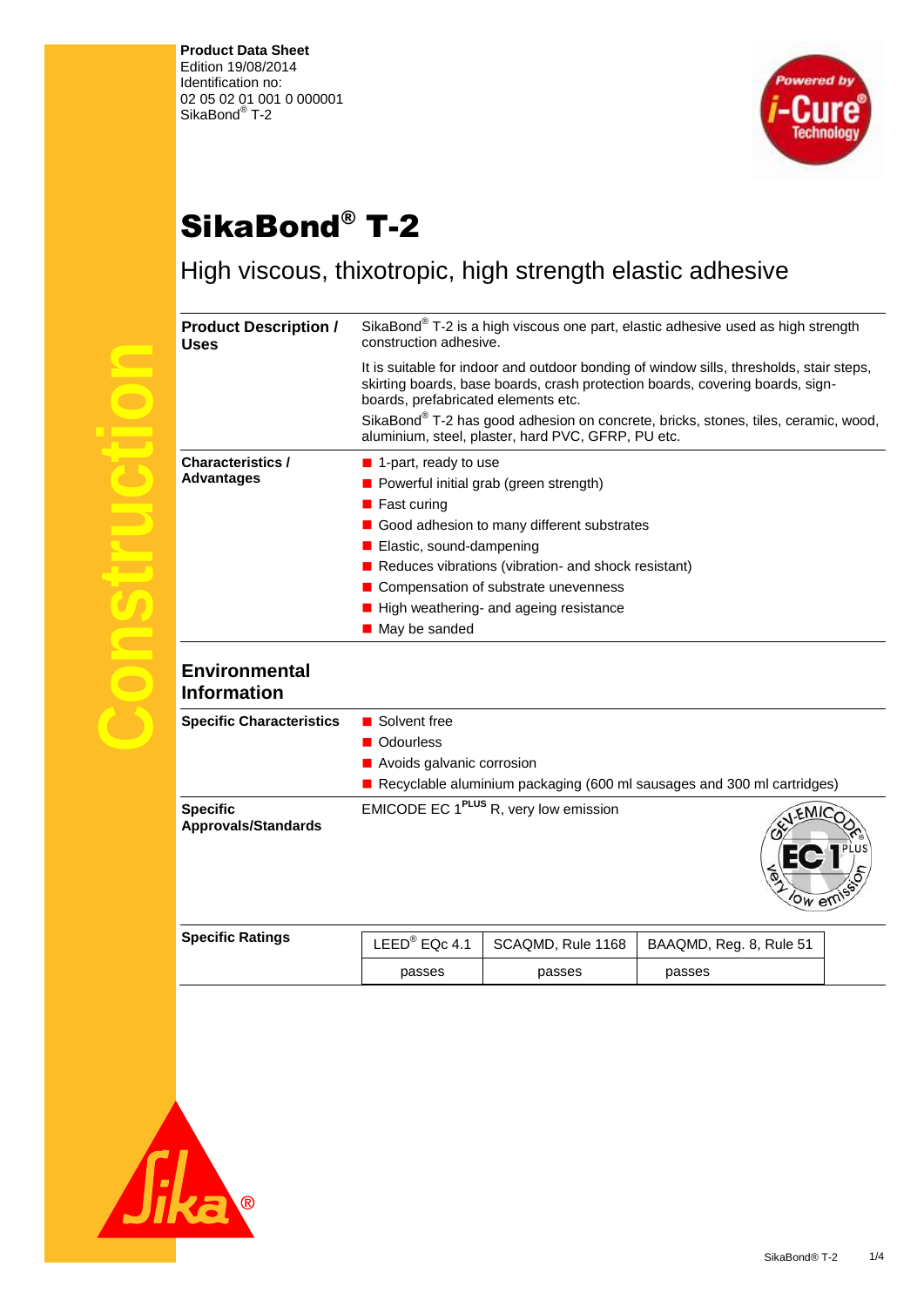| <b>Product Data</b>                              |                                                                                                                                                                                                                                                                                                                                                                                      |                |  |
|--------------------------------------------------|--------------------------------------------------------------------------------------------------------------------------------------------------------------------------------------------------------------------------------------------------------------------------------------------------------------------------------------------------------------------------------------|----------------|--|
| <b>Colour</b>                                    | White, Black                                                                                                                                                                                                                                                                                                                                                                         |                |  |
| Packaging                                        | 300 ml cartridge / 390 g (12 cartridges per box)<br>600 ml foil pack / 780 g (20 foil packs per box)                                                                                                                                                                                                                                                                                 |                |  |
| <b>Storage Conditions /</b><br><b>Shelf Life</b> | 12 months from date of production if stored in undamaged original sealed<br>containers, in dry conditions and protected from direct sunlight at temperatures<br>between +10°C and +25°C.                                                                                                                                                                                             |                |  |
| <b>Technical Data</b>                            |                                                                                                                                                                                                                                                                                                                                                                                      |                |  |
| <b>Chemical Base</b>                             | i-Cure <sup>®</sup> technology polyurethane, moisture curing                                                                                                                                                                                                                                                                                                                         |                |  |
| <b>Density</b>                                   | 1.30 kg/l approx. $^1$                                                                                                                                                                                                                                                                                                                                                               | $(ISO 1183-1)$ |  |
| <b>Skinning- / Laying Time</b>                   | 40 minutes approx. <sup>1</sup>                                                                                                                                                                                                                                                                                                                                                      |                |  |
| <b>Curing Rate</b>                               | 3.5 mm / 24h approx. $1$                                                                                                                                                                                                                                                                                                                                                             |                |  |
| <b>Sag Flow</b>                                  | High viscous (thixotropic)                                                                                                                                                                                                                                                                                                                                                           |                |  |
| <b>Service Temperature</b>                       | -40 $\degree$ C to +90 $\degree$ C (temporary up to +120 $\degree$ C)                                                                                                                                                                                                                                                                                                                |                |  |
| <b>Lap Shear Strength</b>                        | 2.0 N/mm <sup>2</sup> approx. <sup>1</sup> , 1 mm adhesive thickness                                                                                                                                                                                                                                                                                                                 | (EN 14293)     |  |
| <b>Tensile Strength</b>                          | 2.5 $N/mm2$ approx. <sup>1</sup>                                                                                                                                                                                                                                                                                                                                                     | (ISO 37)       |  |
| <b>Shore A Hardness</b>                          | 55 after 28 days approx. <sup>1</sup>                                                                                                                                                                                                                                                                                                                                                | (ISO 868)      |  |
| <b>Elongation at Break</b>                       | 400% approx. <sup>1</sup>                                                                                                                                                                                                                                                                                                                                                            | (ISO 37)       |  |
| Long term<br>design strength*                    | 0.15 N/mm <sup>2</sup> (Load-bearing capacity calculation value)<br>*Design value is evaluated through practical test                                                                                                                                                                                                                                                                |                |  |
| <b>Resistance</b>                                |                                                                                                                                                                                                                                                                                                                                                                                      |                |  |
| <b>Chemical Resistance</b>                       | Permanently against:<br>Water<br>Most cleaning solutions and detergents<br>Sea water<br>Lime water<br>Weak acids and lyes<br>Domestic sewage<br>Temporarily against:<br>Mineral- vegetable and animal oils and fats<br>Fuels<br>Not or only short-term against:<br>Organic solvents (ketones, esters, aromatics) and alcohols<br>Lacquer and paint thinners<br>Strong acids and lyes |                |  |
|                                                  | For detailed information contact our Technical Service.                                                                                                                                                                                                                                                                                                                              |                |  |

 $\frac{1}{1}$  23°C / 50% r.h.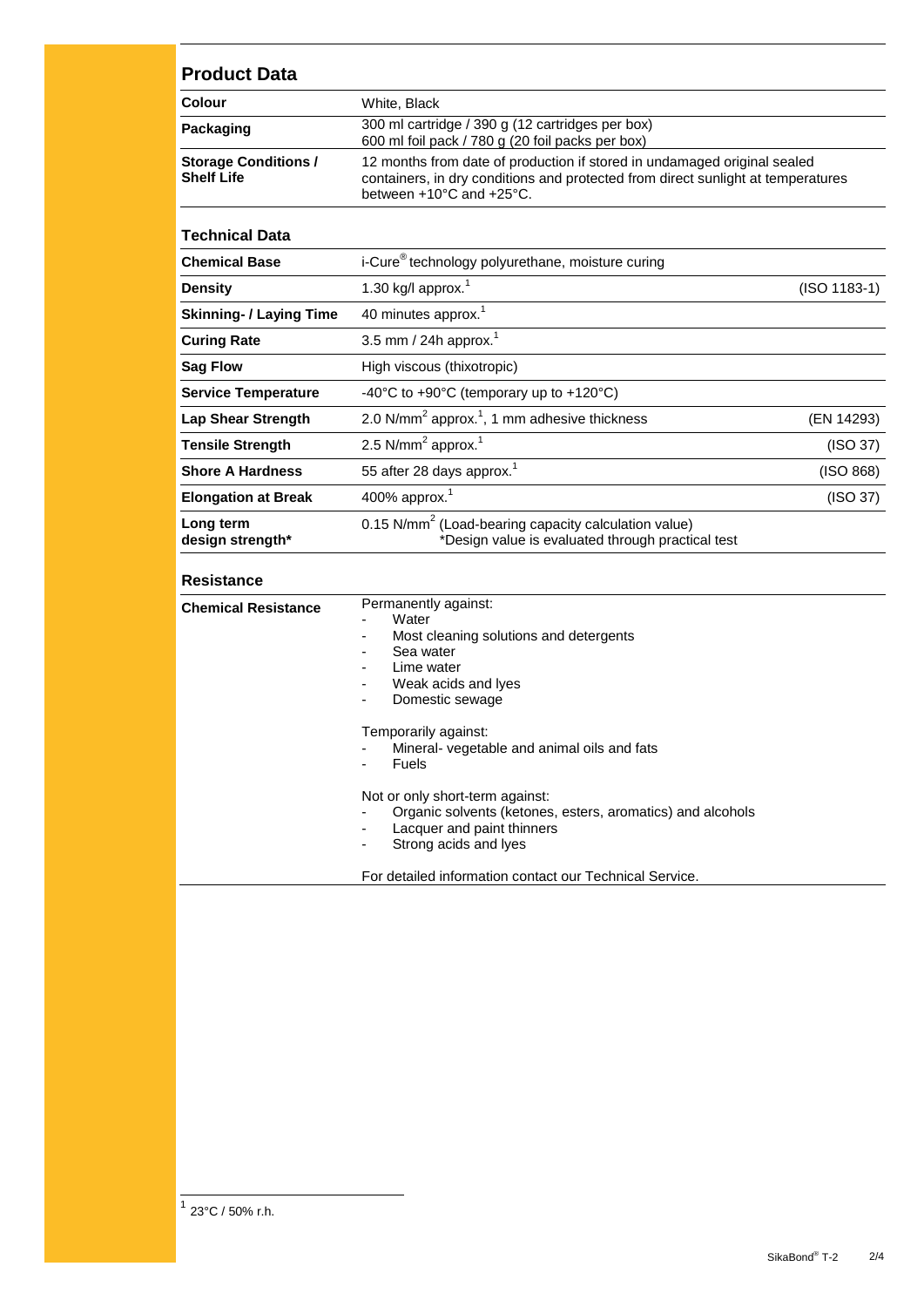## **System Information**

| <b>Application Details</b>                                      |                                                                                                                                                                                                                                                                                                                                                                                                                                                                           |  |  |
|-----------------------------------------------------------------|---------------------------------------------------------------------------------------------------------------------------------------------------------------------------------------------------------------------------------------------------------------------------------------------------------------------------------------------------------------------------------------------------------------------------------------------------------------------------|--|--|
| <b>Consumption</b>                                              | Cordon application:<br>44 ml approx. per running meter (with triangular nozzle).                                                                                                                                                                                                                                                                                                                                                                                          |  |  |
| <b>Substrate Quality</b>                                        | Clean and dry, homogeneous, even, and free from grease, dust and loose particles.<br>Paint, laitance and other poorly adhering particles must be removed.                                                                                                                                                                                                                                                                                                                 |  |  |
|                                                                 | Standard construction rules must be observed.                                                                                                                                                                                                                                                                                                                                                                                                                             |  |  |
| <b>Substrate Preparation</b>                                    | SikaBond® T-2 generally has good adhesion to most clean, sound substrates. For<br>optimum adhesion and critical, high performance applications e.g. applications with<br>high static load or in case of extreme weather exposure primers and cleaners must<br>be used. In case of doubt apply product in test area first.                                                                                                                                                 |  |  |
|                                                                 | Non porous substrates:<br>E.g. metals, powder coatings etc. have to be cleaned with a fine abrasive pad and<br>Sika <sup>®</sup> Aktivator-205 by using a clean towel / cloth. After a flash off time of at least<br>15 min, apply Sika <sup>®</sup> Primer-3 N by using a brush. Before bonding allow a flash off<br>time of at least 30 min. (max. 8 hours). For PVC use Sika® Primer-215. Before<br>bonding allow a flash off time of at least 30 min. (max. 8 hours). |  |  |
|                                                                 | Porous substrates:<br>E.g. concrete, aerated concrete and cementitious renders, mortars, brick, etc. have<br>to be primed with Sika® Primer-3 N by using a brush. Before bonding allow a flash<br>off time of at least 30 min. (max. 8 hours).                                                                                                                                                                                                                            |  |  |
|                                                                 | Important note: Primers are only adhesion promoters. They neither substitute for<br>the correct cleaning of the surface nor improve their strength significantly.                                                                                                                                                                                                                                                                                                         |  |  |
|                                                                 | Primers improve long term performance.                                                                                                                                                                                                                                                                                                                                                                                                                                    |  |  |
|                                                                 | For further information refer to the Sika® Pre-treatment Chart Sealing & Bonding.                                                                                                                                                                                                                                                                                                                                                                                         |  |  |
| <b>Application</b><br><b>Conditions /</b><br><b>Limitations</b> |                                                                                                                                                                                                                                                                                                                                                                                                                                                                           |  |  |
| <b>Substrate Temperature</b>                                    | During laying and until SikaBond® T-2 has fully cured,<br>substrate temperature must be > +5°C.                                                                                                                                                                                                                                                                                                                                                                           |  |  |
| <b>Ambient Temperature</b>                                      | $+5^{\circ}$ C min. / $+35^{\circ}$ C max.                                                                                                                                                                                                                                                                                                                                                                                                                                |  |  |
| <b>Substrate Moisture</b><br>Content                            | Dry                                                                                                                                                                                                                                                                                                                                                                                                                                                                       |  |  |
| <b>Relative Air Humidity</b>                                    | Between 30% and 90%                                                                                                                                                                                                                                                                                                                                                                                                                                                       |  |  |
| <b>Application</b><br><b>Instructions</b>                       |                                                                                                                                                                                                                                                                                                                                                                                                                                                                           |  |  |
| <b>Application Method /</b>                                     | Use hand- or air-pressure gun.                                                                                                                                                                                                                                                                                                                                                                                                                                            |  |  |
| <b>Tools</b>                                                    | Apply a triangular shaped cordon of adhesive ( $\sim$ 10 mm high and $\sim$ 8 mm wide) to<br>the prepared substrate. If required distribute evenly with a notched trowel.                                                                                                                                                                                                                                                                                                 |  |  |
|                                                                 | Press or tap part to be bonded well onto the adhesive.                                                                                                                                                                                                                                                                                                                                                                                                                    |  |  |
|                                                                 | If necessary use Sika® Tack-Panel Fixing Tape to keep in place the bonding part.                                                                                                                                                                                                                                                                                                                                                                                          |  |  |
|                                                                 | Adhesive layer thickness depending on surface evenness 1 - 5 mm.                                                                                                                                                                                                                                                                                                                                                                                                          |  |  |
|                                                                 | Fresh, uncured adhesive remaining on the surface must be removed immediately<br>with a clean cloth and if necessary cleaned with Sika <sup>®</sup> Thinner C                                                                                                                                                                                                                                                                                                              |  |  |
| <b>Cleaning of Tools</b>                                        | Clean all tools and application equipment with Sika® Thinner C immediately after<br>use. Hardened / cured material can only be removed mechanically.                                                                                                                                                                                                                                                                                                                      |  |  |
| <b>Further Documents</b><br>available                           | Pre-treatment Chart Sealing & Bonding<br>Material Safety Data Sheet (MSDS)                                                                                                                                                                                                                                                                                                                                                                                                |  |  |